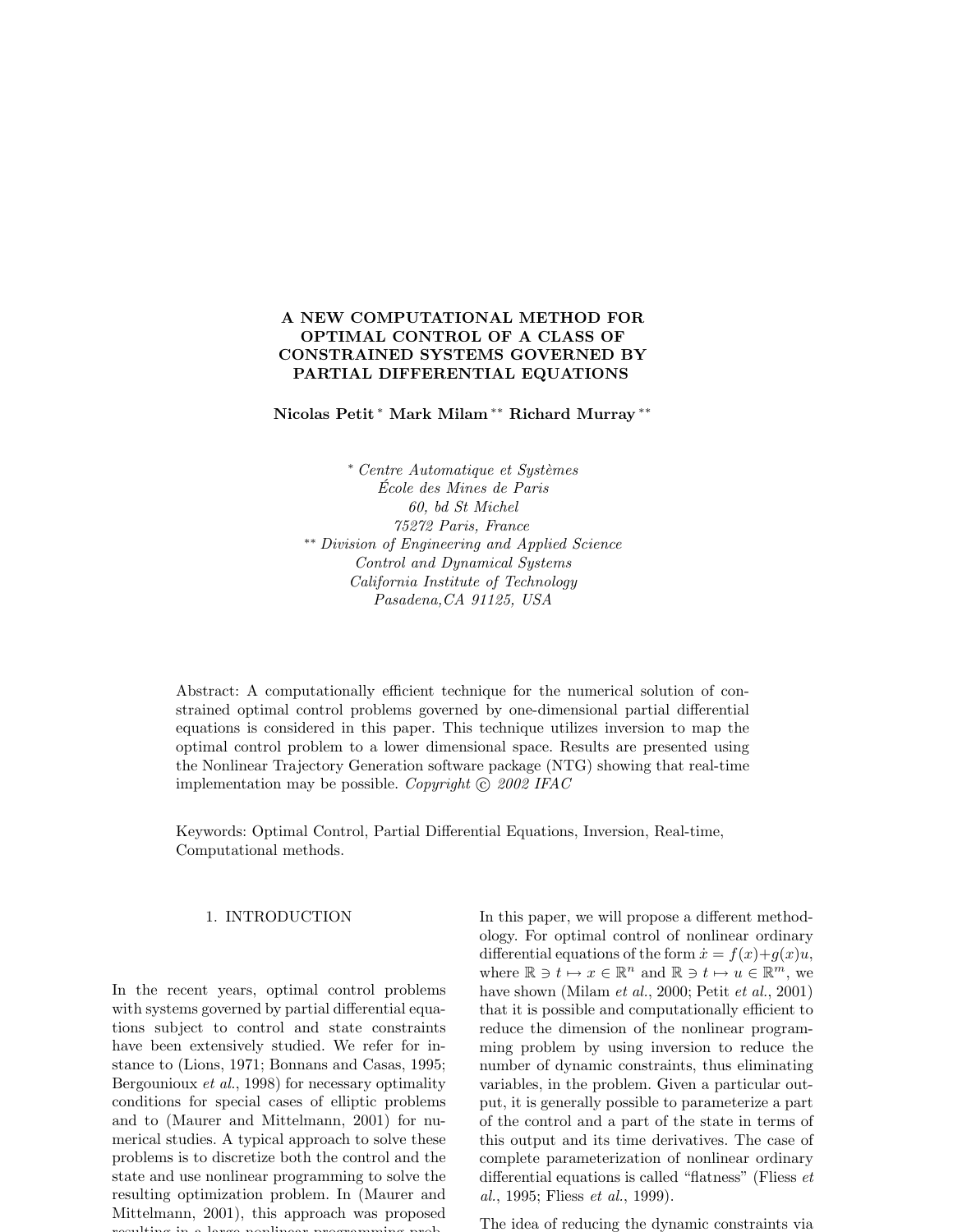ear Trajectory Generation (NTG) software package (Milam et al., 2000). The outputs of the system are approximated by B-splines and nonlinear programming is used to solve for the coefficients of the B-splines. This software can today be considered as an alternative to the well-established collocation software packages developed using methods described in (Hargraves and Paris, 1987; Seywald, 1994), and (von Stryk and Bulirsch, 1992). Other publications (Milam et al., 2002) deal with the real-time implementation of NTG and thus underlines the importance of the computationtime reduction.

In this paper we propose to extend the "inversion" concept to the field of partial differential equations. In this case the outputs are parameterized by tensor-product B-splines instead of B-splines. B-spline tensor products' partial derivatives can be easily computed, combined and substituted to as many components of the states and the control as possible in both the cost functions and the constraints.

The contribution of our current work is to develop theory and a set of corresponding software tools for the real-time solution of constrained optimal control problems for a class of systems governed by partial differential equations. We think that these set of software tools would be useful in the model predictive and process control communities.

In Section 1 we detail our approach. We apply our proposed methodology to an example from the literature in Section 2. The results show that this methodology is efficient and that solutions of optimal control problems for systems governed by partial differential equations may be computed in real-time using our technique.

# 2. PROBLEM FORMULATION AND PROPOSED METHOD OF SOLUTION

### 2.1 Optimal Control Problem

Notationally, we use  $\mathbb{N} = \{1, 2, 3, ...\}$  to represent the natural numbers and  $\mathbb R$  to represent the reals. Let  $\Omega$  be an open set in  $\mathbb{R}^2$  and  $\Gamma = \overline{\Omega} - \Omega$ its boundary. We denote  $\Omega \ni (t, x) \mapsto \phi(t, x)$ the state of the system,  $\Omega \ni (t, x) \mapsto u(t, x)$ the control, with  $n = \dim \phi$ ,  $m = \dim u$ . Let  $\mathbf{f}$  represent the first  $\mathbf{f}$  and  $\mathbf{f}$   $\mathbf{f}$  and  $\mathbf{f}$   $\mathbf{f}$  and  $\mathbf{f}$   $\mathbf{f}$ 

$$
\xi = (\phi, \frac{\partial \phi}{\partial t}, \dots, \frac{\partial^{n_t} \phi}{\partial t^{n_t}},
$$
  
\n
$$
\frac{\partial \phi}{\partial x}, \frac{\partial^2 \phi}{\partial t \partial x}, \dots, \frac{\partial^{n_t+1} \phi}{\partial t^{n_t} \partial x},
$$
  
\n...  
\n
$$
\frac{\partial^{n_x} \phi}{\partial n_x x}, \frac{\partial^{(n_t-1)n_x+1} \phi}{\partial t \partial^{n_x} x}, \dots, \frac{\partial^{n_t+n_x} \phi}{\partial t^{n_t} \partial^{n_x} x}.
$$

We consider systems that are governed by partial differential equations of the form

$$
f(\xi(t,x)) = Bu(t,x) \tag{1}
$$

in  $\Omega$ , where  $B \in \mathbb{R}^{n \times m}$  is a matrix with coefficients in  $\mathbb{R}, f : \mathbb{R}^{n(n_t+1)(n_x+1)} \to \mathbb{R}^n$  is a nonlinear function.

We desire to find a trajectory of (1) that minimizes the cost functional

$$
\min_{(\phi,u)} J(\phi, u) = \int_{\Omega} L(\xi(t, x), u(t, x)) dx dt \qquad (2)
$$

subject to the domain constraints

$$
lb_{\Omega} \le S_{\Omega}(\xi, u) \le ub_{\Omega} \tag{3}
$$

on  $\Omega$  and the boundary constraints

$$
lb_{\Gamma} \le S_{\Gamma}(\xi, u) \le ub_{\Gamma} \tag{4}
$$

on  $\Gamma$ , where  $L : \mathbb{R}^{n(n_t+1)(n_x+1)+m} \to \mathbb{R}$ ,  $S_{\Omega}$ :  $\mathbb{R}^{n(n_t+1)(n_x+1)+m} \to \mathbb{R}^{n_{\Omega}}, S_{\Gamma}: \mathbb{R}^{n(n_t+1)(n_x+1)+m}$  $\rightarrow \mathbb{R}^{n_{\Gamma}}$  are nonlinear functions,  $n_{\Omega} \in \mathbb{N}$ ,  $n_{\Gamma} \in \mathbb{N}$ .

We tacitly assume that there exists such an optimal control and refer to (Lions, 1971; Bonnans and Casas, 1995; Bergounioux et al., 1998; Maurer and Mittelmann, 2001) for discussions concerning this important issue.

#### 2.2 Proposed Methodology of Solution

There are three components to the methodology we propose. The first is to determine a parameterization (output) such that Equation (1) can be mapped to a lower dimensional space (output space). Once this is done the cost in Equation (2) and constraints in Equations (3) and (4) can also be mapped to the output space. The second is to parameterize each component of the output in terms of an appropriate tensor product Bspline surface. Finally, sequential quadratic programming is used to solve for the coefficients of the B-splines that minimize the cost subject to the constraints in output space.

In most cases, it is desirable to find and output  $\Omega \ni (t, x) \mapsto z(t, x) \in \mathbb{R}^p$ ,  $p \in \mathbb{N}$  and a mapping  $\psi$ of the form

$$
z = \psi(\xi, u) \tag{5}
$$

such that  $(\xi, u)$  (and thus  $\phi$ ) can be completely determined from z and a finite number of its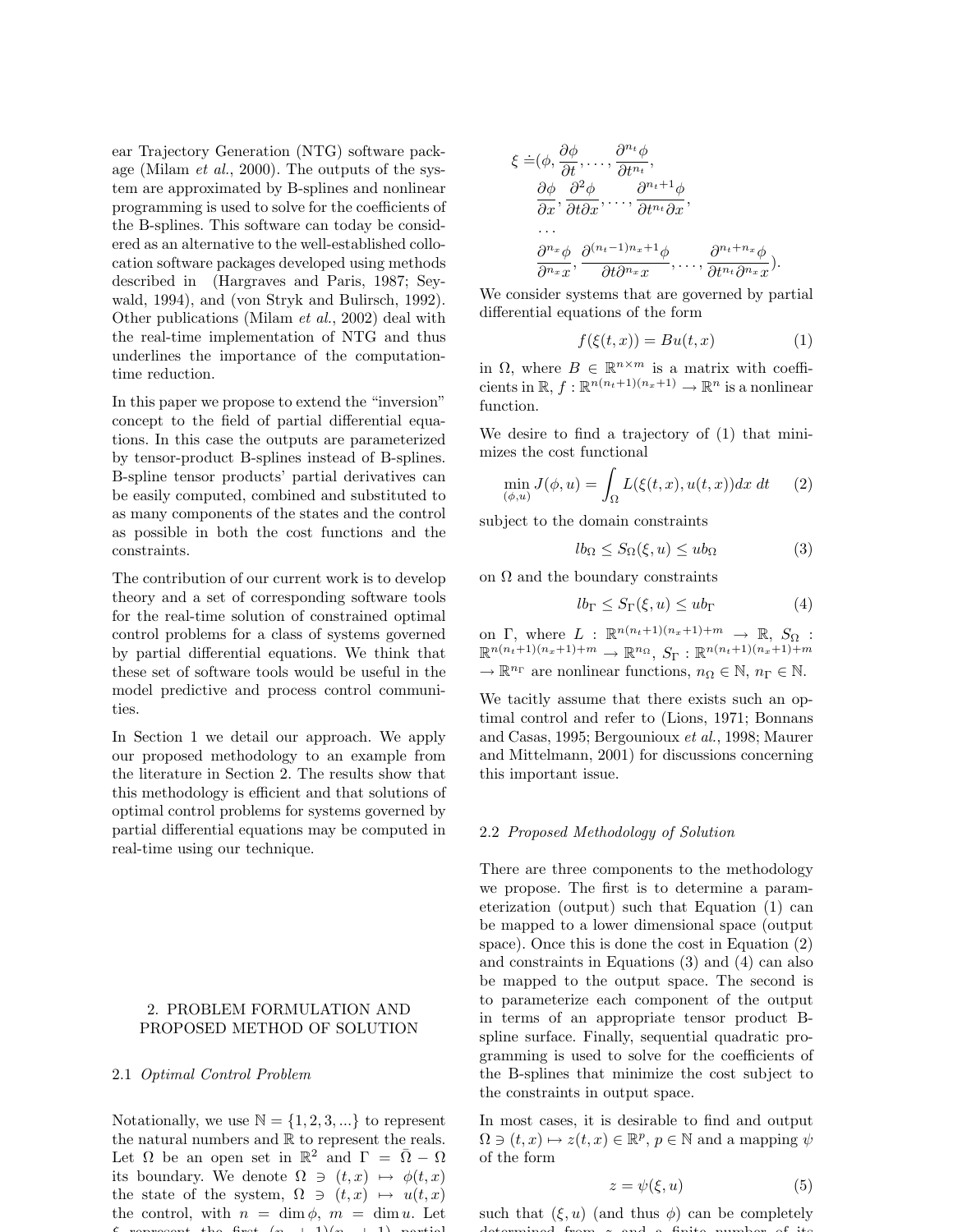$$
(\xi, u) = \vartheta(\frac{\partial^s z}{\partial t^s}, \frac{\partial^s z}{\partial t^{s-1} \partial x}, \dots, \frac{\partial^s z}{\partial x^s}, \frac{\partial^{s-1} z}{\partial t^{s-1}}, \dots, \dots, z).
$$

Once the output  $z$  is chosen, we look for the optimum in a particular functional space: we parameterize each of its components in terms of tensor product B-spline basis functions defined over Ω. These tensor products are only one of many possible choices for basis functions. They are chosen for their flexibility and ease of enforcing continuity between patches of surface. A complete treatment of these functions can be found in (de Boor, 1978). A pictorial representation of one component of an output from an example optimization problem is given in Figure 1 for which  $\Omega = (-2, 2) \times (-3, 2)$ .

Each component  $z^l$ ,  $l = 1, \ldots, p$  of the output z is written in terms of a finite dimensional B-spline surface as

$$
z^{l}(t,x) = \sum_{i=1}^{p_t} \sum_{j=1}^{p_x} B_{i,k_t}(t) B_{j,k_x}(x) C_{i,j}^{l}
$$
 (6)

$$
p_t = l_t(k_t - m_t) + m_t \quad \text{and} \quad (7)
$$

$$
p_x = l_x(k_x - m_x) + m_x \tag{8}
$$

where  $\mathbb{R} \ni t \mapsto B_{i,k_t}(t)$  and  $\mathbb{R} \ni x \mapsto B_{j,k_x}(x)$  are the B-spline basis functions given by the recursion formula in (de Boor, 1978). In this case we chose  $l_t = 5$  and  $l_x = 4$  knot intervals in the t and x directions, respectively. The piecewise polynomials in each of the knot intervals will be of order  $k_t = 5$ and  $k_x = 6$  in the t and x directions, respectively. Smoothness of the piecewise polynomials will be given by the multiplicities  $m_t = 3$  and  $m_x = 4$  in the  $t$  and  $x$  directions, respectively. Note that it is also possible to use different parameters  $k_t$ ,  $k_x$ ,  $m_t$ ,  $m_x$  for each component of the output. There is a total of  $p_t \times p_x = 156$  total coefficients  $C_{i,j}^l$ used to define the component  $z<sup>l</sup>$  of the output in Figure 1.

The breakpoints are a grid  $(nbps_t \times nbps_x)$  where the boundary and domain constraints will be enforced. There is a similar notion for the integration points. We chose 21 breakpoints in the  $t$  direction and 26 breakpoints in the x direction.

After the output has been parameterized in terms of B-spline surfaces, the coefficients  $C_{i,j}^l$  of the B-spline basis functions will be found using sequential quadratic programming. This problem is stated as

$$
\min_{y \in \mathbb{R}^N_c} F(y) \qquad \text{subject to} \quad lb \le c(y) \le ub \quad (9)
$$
\n
$$
\text{where } y = (C_{1,1}^1, C_{1,2}^1, \dots, C_{p_t, p_x}^p)
$$
\n
$$
\text{and } N_c = p_t * p_x * p.
$$

 $F(x)$  is the discrete approximation in output space



Fig. 1. B-spline Tensor Product Basis Representation

constraints is

$$
M = nbps_t * nbps_x * n_{\Omega}
$$
  
+ 2 \* (nbps\_t + nbps\_x) \* n\_{\Gamma}.

The vector  $\mathbb{R}^{N_c} \ni y \mapsto c(y) \in \mathbb{R}^M$  contains the constraints mapped to output space from Equations  $(3)$  and  $(4)$ . We will use NPSOL (Gill *et* al., 1998) as the sequential quadratic programming to solve this new problem.

### 3. EXAMPLE

We use here one of the example treated in (Maurer and Mittelmann, 2001). It is related to a simplified Ginzburg-Landau equation arising in superconductivity.

As before  $\Omega$  is an open set in  $\mathbb{R}^2$  and  $\Gamma$  its boundary. We consider the following nonlinear partial differential with homogeneous Dirichlet boundary condition  $(n = \dim \phi = 1, m = \dim u =$ 1)

$$
-\Delta y - \exp(y) = u
$$
 on  $\Omega$   
 $y = 0$  on  $\Gamma$ .

We look for a control  $u$  that minimizes the following cost functional of tracking type

$$
F(y, u) = \frac{1}{2} ||y - y_d||_{L^2(\Omega)} + \frac{\alpha}{2} ||u||_{L^2(\Omega)}
$$

where  $y_d(t, x) = 1 + 2(t(t-1) + x(x - 1))$ , while satisfying the constraints

$$
y \le .185
$$
 on  $\Omega$   
 $1.5 \le u \le 4.5$  on  $\Omega$ .

It is clearly possible to parameterize the control using  $y$  and its partial derivatives (in this simple case we note z = y). Doing so we cast the problem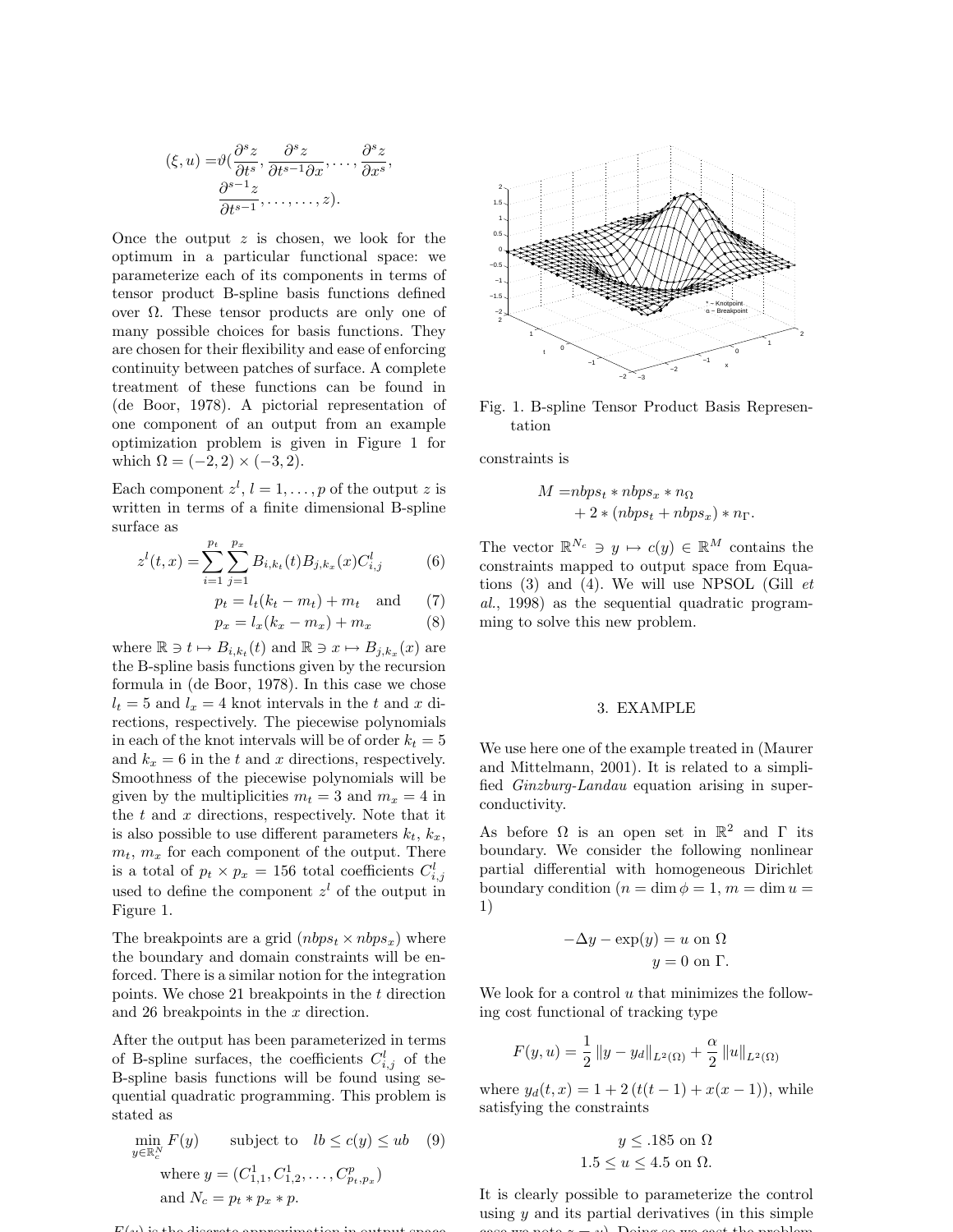$$
\min \frac{1}{2} \|y - y_d\|_{L^2(\Omega)}
$$
  
+  $\frac{\alpha}{2} \| -\Delta y(x) - \exp(y) \|_{L^2(\Omega)}$   
subject to  $y = 0$  on  $\Gamma$   
 $y \le .185$  on  $\Omega$   
 $1.5 \le -\Delta y - \exp(y) \le 4.5$  on  $\Omega$ .

## 3.1 Results

As in (Maurer and Mittelmann, 2001) we choose  $\Omega = (0, 1) \times (0, 1), \alpha = 0.001.$  No analytical gradients of the cost and the constraints were provided to NPSOL. Instead, finite difference approximation is used for the gradients. In the future, a function will analytically compute gradients within the NTG software package (it is already the case for ordinary differential equations, not yet for partial differential equations). It is expected to cut down the cpu-time even further (at least by a factor of 2) and increase the accuracy as well.

A set of optimal control and states are plotted in Figure 2. The results of numerical investigations of our approach are detailed in Table 1.

### Nomenclature

- $N_c$ : number of coefficients.
- $nbps_t$ ,  $nbps_x$ : number of breakpoints in the  $t$ and x direction respectively.
- $CPU: CPU$  time (in seconds) on a Pentium-III 733MHZ under Linux Red Hat 6.2 .
- *ig*: initial guess for coefficients, where  $0$ means that zeros are used as an initial guess. If the solution from another run with less breakpoints was used for ig then the name of the run is specified, e.g.  $ig = (20, 20)$  means the initial guess is the solution to the run with the same degrees and multiplicities but with  $(20, 20)$  breakpoints.
- Objective: objective value at the optimum
- k: degree of the polynomials,  $k_t = k_x = k$  in this example.
- *m*: multiplicity of the knotpoints,  $m_t = m_x =$ m in this example.
- l: number of intervals,  $m_t = m_x = m$  in this example.
- $err_u$ : absolute violation of the constraint on the control.
- $err_y$ : absolute violation of the constraint on the state.

The results in Table 1 show that it is possible to compute fast and with a reasonable accuracy a solution of the optimal control problem. There is also the trade off of a more precise solution for larger computation times. The choice of initial



Fig. 2. Example. Optimal control (up) and state (down).

In the numerical experiments presented above, we evaluate afterwards the cost associated with each set of solution coefficients by an adaptative Lobatto quadrature with accuracy to 8 digits. Thus the costs given here are not the costs evaluated by the nonlinear programming solver but more accurate evaluations of them. Similarly, the absolute violations of the contraints  $err_u$  and  $err_v$  are evaluated afterwards, using a very large number of breakpoints in both directions.

We reproduce in Table 2 some numerical results from (Maurer and Mittelmann, 2001). It is important to notice that the evaluation of the objective in their approach is different. The quantities  $y$ and u are evaluated only at the grid points. The cost is evaluated by the nonlinear programming solver and is not as accurate as the results in Table 1. Asymptotically the two approaches seem to converge to the same value that is not known. In terms of computation time, it is to be noted that the results by Maurer and Mittelmann (in Table 2) were obtained on a 450MHz Pentium-II with a different nonlinear programming solver than the one we use. This has to be taken into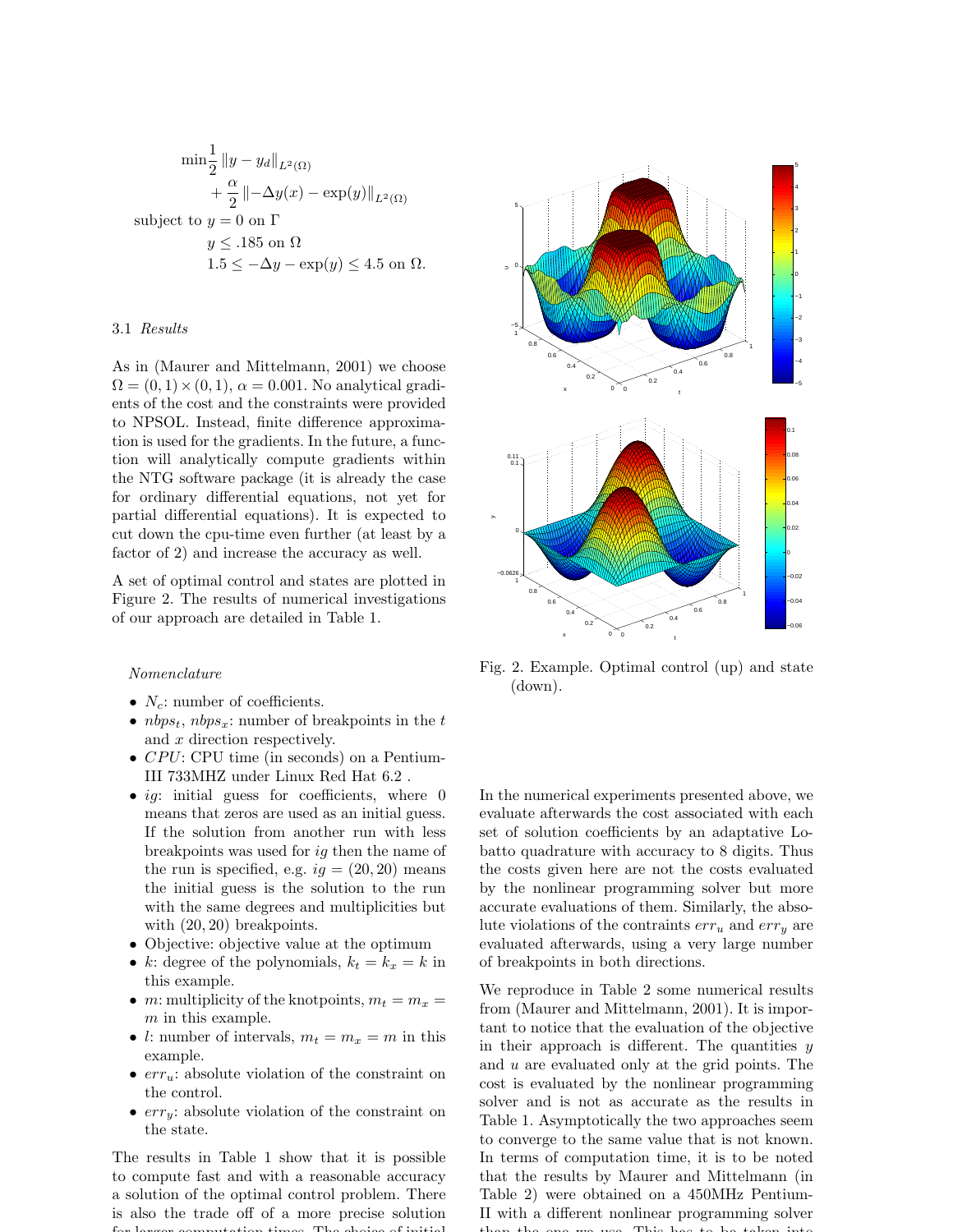| $N_c$ | $nbps_t, nbps_x$ | CPU            | ig             | Objective | $\boldsymbol{k}$ | $\boldsymbol{m}$ | l              | $err_u$  | $err_{y}$      |
|-------|------------------|----------------|----------------|-----------|------------------|------------------|----------------|----------|----------------|
| 64    | (10,10)          | $\overline{4}$ | $\Omega$       | 0.1112665 | 5                | $\overline{4}$   | $\overline{4}$ | $5.6e-1$ | $2.5e-3$       |
| 64    | (15, 15)         | 7              | $\Omega$       | 0.1117173 | 5                | 4                | 4              | $9.8e-2$ | 0              |
| 64    | (20, 20)         | 18             | $\overline{0}$ | 0.1117267 | 5                | 4                | 4              | $1.6e-1$ | $\overline{0}$ |
| 64    | (40, 40)         | 62             | $\Omega$       | 0.1118501 | 5                | 4                | 4              | $2.2e-2$ | $\Omega$       |
| 64    | (60, 60)         | 176            | $\Omega$       | 0.1118300 | 5                | 4                | 4              | $4.4e-3$ | $\overline{0}$ |
| 64    | (80, 80)         | 312            | $\Omega$       | 0.1118253 | 5                | 4                | 4              | $1.2e-3$ | $\overline{0}$ |
| 64    | (100, 100)       | 560            | $\overline{0}$ | 0.1118291 | 5                | 4                | 4              | $2.7e-3$ | $\overline{0}$ |
| 64    | (40, 40)         | 40             | (20,20)        | 0.1118501 | 5                | $\overline{4}$   | $\overline{4}$ | $2.2e-2$ | $\Omega$       |
| 64    | (80, 80)         | 163            | (20, 20)       | 0.1118253 | 5                | 4                | 4              | $1.2e-3$ | $\Omega$       |
| 64    | (80, 80)         | 334            | (40, 40)       | 0.1118254 | 5                | 4                | 4              | $1.1e-3$ | $\overline{0}$ |
| 64    | (100, 100)       | 261            | (20,20)        | 0.1118291 | 5                | $\overline{4}$   | 4              | $2.7e-3$ | $\overline{0}$ |
| 144   | (10,10)          | 30             | $\Omega$       | 0.1104154 | 6                | $\overline{4}$   | $\overline{4}$ | $4.7e-1$ | $1.0e-2$       |
| 144   | (15,15)          | 61             | $\Omega$       | 0.1105299 | 6                | 4                | 4              | $1.6e-1$ | $2.2e-3$       |
| 144   | (20, 20)         | 90             | $\Omega$       | 0.1105640 | 6                | 4                | 4              | $9.2e-2$ | $8.0e-5$       |
| 144   | (40, 40)         | 464            | $\Omega$       | 0.1106407 | 6                | 4                | 4              | $1.3e-2$ | $1.0e-5$       |
| 144   | (60, 60)         | 998            | $\Omega$       | 0.1106456 | 6                | 4                | 4              | $4.0e-2$ | $6.8e-5$       |
| 144   | (80, 80)         | 1674           | $\Omega$       | 0.1106465 | 6                | 4                | 4              | $2.2e-3$ | $1.1e-4$       |
| 144   | (100, 100)       | 2670           | $\Omega$       | 0.1106481 | 6                | 4                | 4              | $1.4e-3$ | $3.3e-5$       |
| 144   | (80, 80)         | 924            | (20,20)        | 0.1106465 | 6                | $\overline{4}$   | 4              | $2.2e-3$ | $1.5e-5$       |
| 400   | (80, 80)         | 15810          | $\Omega$       | 0.1102986 | 6                | $\overline{4}$   | 8              | $3.2e-3$ | $\Omega$       |
| 400   | (90, 90)         | 4910           | (80, 80)       | 0.1102987 | 6                | 4                | 8              | $2.2e-3$ | $\overline{0}$ |

Table 1. Numerical results with the NTG approach.

| gridpoints | CPU   | Objective |
|------------|-------|-----------|
| 2401       | 131   | 0.110242  |
| 9801       | 2257  | 0.110263  |
| 39601      | 42644 | 0.110269  |

Table 2. Numerical results by Maurer and Mittelmann.

# 3.2 Remarks

It is important to realize that the methodology we propose produces exact solutions. Once the solution coefficients are determined, the control can be exactly evaluated at any desired point without any refinement of the grid by combinations of exact partial derivatives of the output. Some constraints may be slightly violated in between breakpoints. Asymptotically though, as the number of breakpoints increases the violation experimentally goes to zero.

#### 4. CONCLUSION

The idea in this paper is the use of inversion to eliminate variables from the optimal control problem before using a nonlinear programming solver. To do so, partial derivatives of the output (the parameterizing quantities) are needed. In this context tensor product B-Splines are a useful representation. Numerical results suggest that this methodology is efficient and that fast resolution of such problems can be achieved. Real-time implementation on a reasonably fast process seems close at hand. One can consider for instance a tubular polymerization reactor governed by a one dimensional hyperbolic equation with reaction and heat exhange terms (see for instance (Westerterp et al., 1988)), its time scale is typically 5 minutes which is long enough for receding horizon

The methodology presented here can be used in various situations including the following problem that we detail to show the generality of our approach. In (Heinkenschloss and Sachs, 1994) the authors expose the following solid-liquid phase transitions control problem. The model consists of two non-linear parabolic equations in  $\Omega$  subset of  $\mathbb{R}^2$ .

$$
T_t + \frac{1}{2}\varphi_t = kT_{xx} + u
$$
  

$$
\tau \varphi_t = \xi^2 \varphi_{xx} + g(\varphi) + 2T.
$$

In this model the state is  $\phi = (\varphi, T) \in \mathbb{R}^2$  (phase function and temperature of the medium,  $n = 2$ ), u is the control  $(m = 1), k, \tau, \xi^2$  are given parameters, and  $g$  is a given nonlinear function. A certain desired phase function  $\varphi_d$  and a temperature  $u_d$ are given. An interesting optimal control problem is to minimize the following objective function

$$
J = \frac{\alpha}{2} ||T - T_d||_{L^2(\Omega)} + \frac{\beta}{2} ||\varphi - \varphi_d||_{L^2(\Omega)} + \frac{\gamma}{2} ||u||_{L^2(\Omega)}.
$$

Inversion can be used in this problem. Both T and u express in terms of the output ϕ and its partial